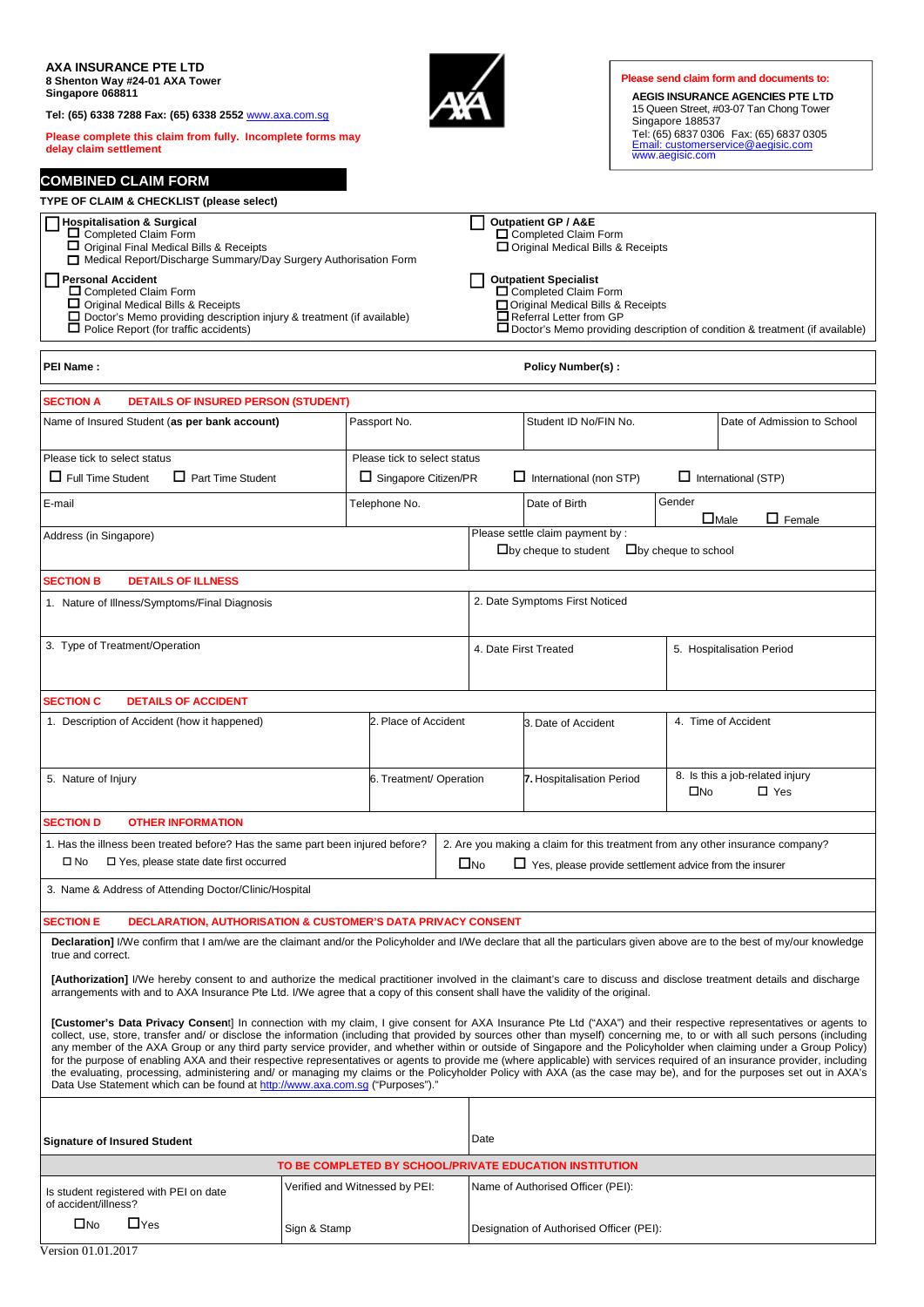

|  | 2. NRIC/FIN/Passport No.                                                                                                                                                                                    |  |  |  |  |  |  |
|--|-------------------------------------------------------------------------------------------------------------------------------------------------------------------------------------------------------------|--|--|--|--|--|--|
|  | <b>3.</b> Date admitted<br>Date discharged<br>(DD/MM/YYYY)<br>(DD/MM/YYYY)                                                                                                                                  |  |  |  |  |  |  |
|  | 4. Was patient referred to you by another doctor?<br><b>No</b><br>Yes                                                                                                                                       |  |  |  |  |  |  |
|  | If "Yes", please state date of referral and provide us with the name and address of referring doctor.                                                                                                       |  |  |  |  |  |  |
|  | Name of Doctor and address of clinic<br>Date of Referral<br>(DD/MM/YYYY)                                                                                                                                    |  |  |  |  |  |  |
|  |                                                                                                                                                                                                             |  |  |  |  |  |  |
|  | 5. When did patient first consult you for the condition? Date of first consultation (DD/MM/YYYY)                                                                                                            |  |  |  |  |  |  |
|  | 6. What were the complaints or symptoms presented during the first consultation?                                                                                                                            |  |  |  |  |  |  |
|  |                                                                                                                                                                                                             |  |  |  |  |  |  |
|  |                                                                                                                                                                                                             |  |  |  |  |  |  |
|  | 7. When did patient first experience these complaints or symptoms? Date of first consultation (DD/MM/YYYY)                                                                                                  |  |  |  |  |  |  |
|  | If there were no complaints or symptoms, what prompted the patient to see you?                                                                                                                              |  |  |  |  |  |  |
|  |                                                                                                                                                                                                             |  |  |  |  |  |  |
|  |                                                                                                                                                                                                             |  |  |  |  |  |  |
|  | 8. In your expert opinion, per history provided to you by patient and given the etiology of the condition, please state the<br>estimated duration of such condition would be in existence for this patient. |  |  |  |  |  |  |
|  |                                                                                                                                                                                                             |  |  |  |  |  |  |
|  |                                                                                                                                                                                                             |  |  |  |  |  |  |
|  | 9. Has patient received any prior treatment for these complaints or symptoms?<br>No<br>Yes                                                                                                                  |  |  |  |  |  |  |
|  | If "Yes" please state when and provide us with the name and address of doctor who treated patient previously.                                                                                               |  |  |  |  |  |  |
|  |                                                                                                                                                                                                             |  |  |  |  |  |  |
|  |                                                                                                                                                                                                             |  |  |  |  |  |  |

## 10. Principal Diagnosis

| <b>Diagnosed Condition(s)</b> | ICD 10 Code | <b>Date of First Diagnosis</b><br>(DD/MM/YYYY) | Date Patient Informed<br>of Diagnosis<br>(DD/MM/YYYY) |
|-------------------------------|-------------|------------------------------------------------|-------------------------------------------------------|
|                               |             |                                                |                                                       |
|                               |             |                                                |                                                       |
|                               |             |                                                |                                                       |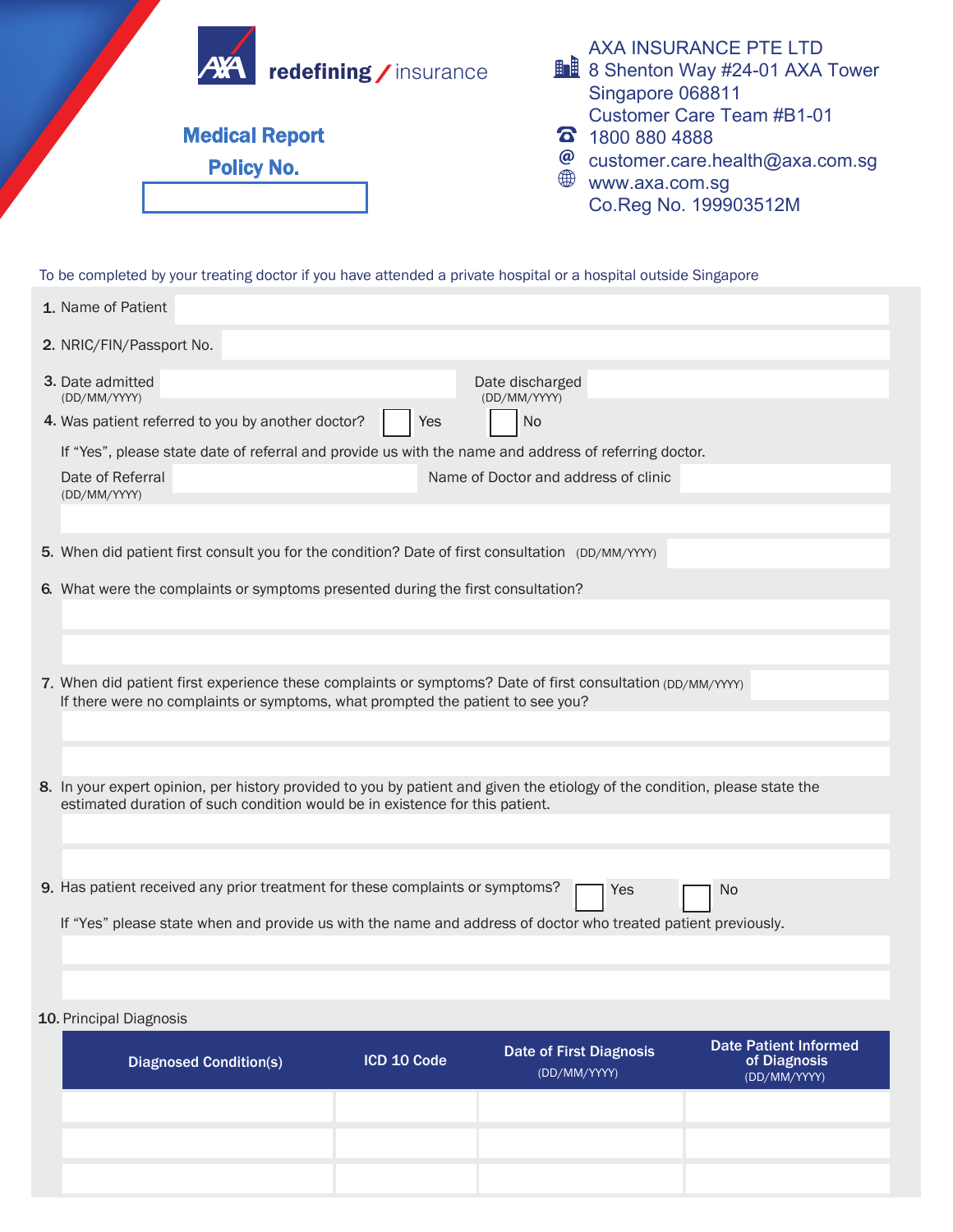| <b>Diagnosed Condition(s)</b>                                                                                                                                                                                                                                                                                                                                                                                                                                  | ICD 10 Code                                     | <b>Date of First Diagnosis</b><br>(DD/MM/YYYY) | <b>Date Patient Informed</b><br>of Diagnosis<br>(DD/MM/YYYY) |  |  |
|----------------------------------------------------------------------------------------------------------------------------------------------------------------------------------------------------------------------------------------------------------------------------------------------------------------------------------------------------------------------------------------------------------------------------------------------------------------|-------------------------------------------------|------------------------------------------------|--------------------------------------------------------------|--|--|
| Note: If there is more than one diagnosis, please advise whether they are related directly to each other. If yes, please provide<br>us with details to your answer.<br>Yes<br><b>No</b>                                                                                                                                                                                                                                                                        |                                                 |                                                |                                                              |  |  |
| 11. What was the underlying cause(s) of the diagnosed condition(s) as stated in Question 10?                                                                                                                                                                                                                                                                                                                                                                   |                                                 |                                                |                                                              |  |  |
| 12. Did patient suffer or is suffering from any other co-morbidity (ies) that is/are related to diagnosed condition(s)?<br>Yes<br>No.                                                                                                                                                                                                                                                                                                                          | If 'Yes', please specify                        |                                                |                                                              |  |  |
| Co-morbidity(ies)                                                                                                                                                                                                                                                                                                                                                                                                                                              | Date of treatment                               |                                                | Name and address of doctor                                   |  |  |
|                                                                                                                                                                                                                                                                                                                                                                                                                                                                |                                                 |                                                |                                                              |  |  |
|                                                                                                                                                                                                                                                                                                                                                                                                                                                                |                                                 |                                                |                                                              |  |  |
|                                                                                                                                                                                                                                                                                                                                                                                                                                                                |                                                 |                                                |                                                              |  |  |
|                                                                                                                                                                                                                                                                                                                                                                                                                                                                |                                                 |                                                |                                                              |  |  |
| 13. Was surgery performed for the diagnosed condition(s)?<br>Yes<br>No                                                                                                                                                                                                                                                                                                                                                                                         | If 'Yes', please specify                        |                                                |                                                              |  |  |
| <b>Date of Surgery</b>                                                                                                                                                                                                                                                                                                                                                                                                                                         | <b>TOSP Code</b>                                | <b>Table</b>                                   | <b>Description</b>                                           |  |  |
|                                                                                                                                                                                                                                                                                                                                                                                                                                                                |                                                 |                                                |                                                              |  |  |
|                                                                                                                                                                                                                                                                                                                                                                                                                                                                |                                                 |                                                |                                                              |  |  |
|                                                                                                                                                                                                                                                                                                                                                                                                                                                                |                                                 |                                                |                                                              |  |  |
|                                                                                                                                                                                                                                                                                                                                                                                                                                                                |                                                 |                                                |                                                              |  |  |
|                                                                                                                                                                                                                                                                                                                                                                                                                                                                |                                                 |                                                |                                                              |  |  |
|                                                                                                                                                                                                                                                                                                                                                                                                                                                                |                                                 |                                                |                                                              |  |  |
|                                                                                                                                                                                                                                                                                                                                                                                                                                                                |                                                 |                                                |                                                              |  |  |
| 14. If 2 or more surgeries were performed, please specify whether they were done through same incision.<br>15. If no surgery was performed, please state treatment and medication given.<br>If patient was admitted for a maternity condition, please complete this section<br>16.a) Patient's LMP (DD/MM/YYYY)<br>b) Is the pregnancy a result of any infertility treatment including infertility medication or conception by artificial means?<br>Yes<br>No. | If "Yes", please provide details to your answer |                                                |                                                              |  |  |
|                                                                                                                                                                                                                                                                                                                                                                                                                                                                |                                                 |                                                |                                                              |  |  |
| <b>Vaginal Delivery</b><br>c) Type of delivery                                                                                                                                                                                                                                                                                                                                                                                                                 |                                                 | Elective Caesarean Section                     | <b>Emergency Caesarean Section</b>                           |  |  |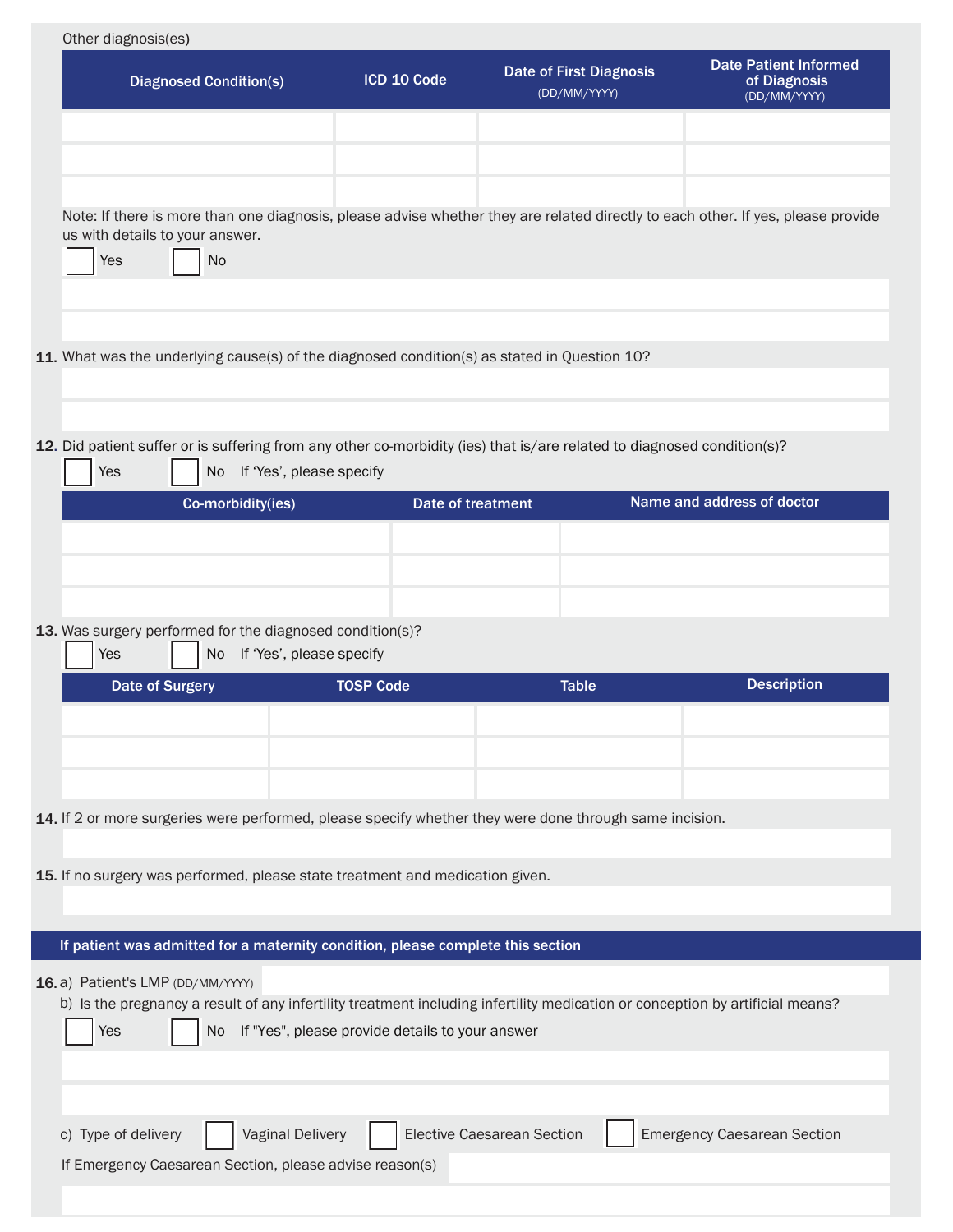|     | d) Did any complications arise during pregnancy?                                                                                                     |            | Yes       | If 'Yes', please provide details to your answer<br><b>No</b>                                            |     |           |
|-----|------------------------------------------------------------------------------------------------------------------------------------------------------|------------|-----------|---------------------------------------------------------------------------------------------------------|-----|-----------|
|     | If patient was admitted for miscarriage, please complete this section                                                                                |            |           |                                                                                                         |     |           |
|     | 17. Was it due to an accident?                                                                                                                       | Yes        | No        |                                                                                                         |     |           |
|     | If yes, please describe how it happened?                                                                                                             |            |           |                                                                                                         |     |           |
|     |                                                                                                                                                      |            |           |                                                                                                         |     |           |
|     | If no, please state the cause of the miscarriage?                                                                                                    |            |           |                                                                                                         |     |           |
|     |                                                                                                                                                      |            |           |                                                                                                         |     |           |
|     | If patient was admitted due to an accident, please complete this section                                                                             |            |           |                                                                                                         |     |           |
|     | 18. Was the treatment related to accident?                                                                                                           | Yes        |           | <b>No</b>                                                                                               |     |           |
|     | Date of accident (DD/MM/YYYY)                                                                                                                        |            |           |                                                                                                         |     |           |
|     | Road traffic accident                                                                                                                                |            |           | Work related accident<br>Others<br>If 'Others', please specify                                          |     |           |
|     |                                                                                                                                                      |            |           |                                                                                                         |     |           |
|     |                                                                                                                                                      |            |           |                                                                                                         |     |           |
|     | Please describe how it happened?                                                                                                                     |            |           |                                                                                                         |     |           |
|     |                                                                                                                                                      |            |           | Was patient's diagnosed condition(s)/ surgery(ies)/ treatment due to or related to any of the following |     |           |
| 19. | Dental condition                                                                                                                                     | <b>Yes</b> | <b>No</b> | A psychiatric condition                                                                                 | Yes | <b>No</b> |
|     | Abortion                                                                                                                                             | <b>Yes</b> | No        | Alcohol Dependence/Substabce Abuse                                                                      | Yes | No.       |
|     | Infertility/Sub-fertility/                                                                                                                           |            |           | Sleep Apnoea/Sleep Disorder                                                                             | Yes | <b>No</b> |
|     | <b>Yes</b><br>Impotence/ Contraception/<br>Sterilisation                                                                                             |            | <b>No</b> | Self-inflicted injury/Attempted Suicide                                                                 | Yes | No.       |
|     | Sexually transmitted disease                                                                                                                         | Yes        | No        | Refractive error of the eye(s)                                                                          | Yes | <b>No</b> |
|     | AIDS or HIV                                                                                                                                          | Yes        | No        | Obesity/ Weight Reduction/Weight                                                                        |     |           |
|     | A congenital condition                                                                                                                               | Yes        | No        | Improvement                                                                                             | Yes | No        |
|     | Learning disorder/Behavioural problem/Physical & Psychological development problem                                                                   |            | Yes       | No                                                                                                      |     |           |
|     | 20. Was the treatment a/ an<br>Experimental medical treatment<br>If you have ticked any boxes, please give details of the treatment(s)/surgery(ies). |            |           | Cosmetic/ Plastic surgery                                                                               |     |           |

21 Any other information that may assist us in the assessment of the claim.